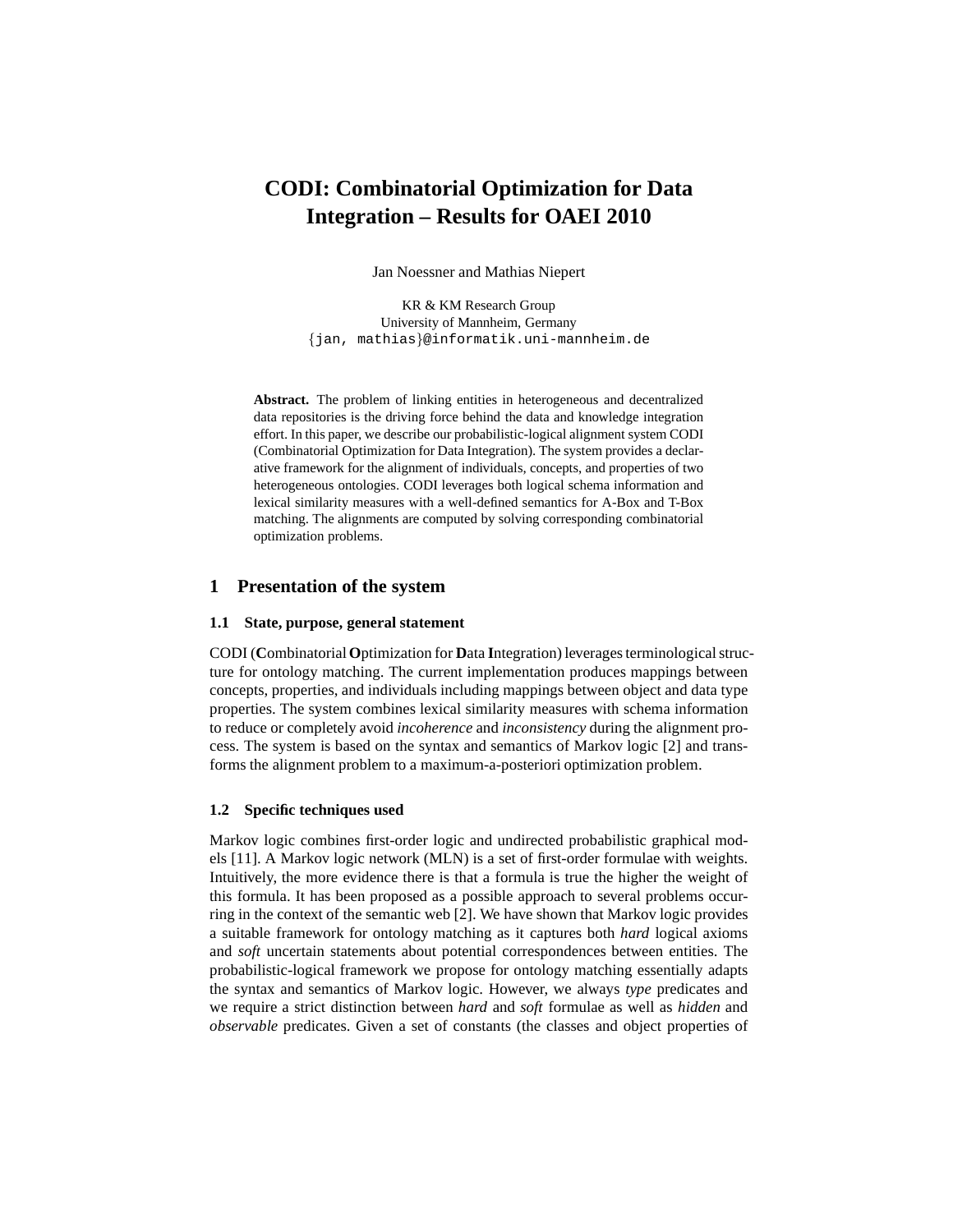the ontologies) and formulae (the axioms holding between the objects and classes), a Markov logic network defines a probability distribution over possible alignments. We refer the reader to [9, 8] for an in-depth discussion of the approach and some computational challenges. For generating the Marcov logic networks we used the approach described in [12].

**T-Box Matching Formalization** Given two ontologies  $O_1$  and  $O_2$  and an initial apriori similarity measure  $\sigma$  we apply the following formalization. First, we introduce observable predicates O to model the structure of  $\mathcal{O}_1$  and  $\mathcal{O}_2$  with respect to both concepts and properties. For the sake of simplicity we use uppercase letters  $D, E, R$  to refer to individual concepts and properties in the ontologies and lowercase letters  $d, e, r$ to refer to the corresponding constants in  $C$ . In particular, we add ground atoms of observable predicates to  $\mathcal{F}^h$  for  $i \in \{1,2\}$  according to the following rules<sup>1</sup>:

$$
\mathcal{O}_i \models D \sqsubseteq E \mapsto sub_i(d, e)
$$

$$
\mathcal{O}_i \models D \sqsubseteq \neg E \mapsto dis_i(d, e)
$$

$$
\mathcal{O}_i \models \exists R. \top \sqsubseteq D \mapsto sub_i^d(r, d)
$$

$$
\mathcal{O}_i \models \exists R. \top \sqsubseteq D \mapsto sup_i^d(r, d)
$$

$$
\mathcal{O}_i \models \exists R. \top \sqsubseteq \neg D \mapsto dis_i^d(r, d)
$$

The ground atoms of observable predicates are added to the set of hard constraints  $\mathcal{F}^h$ , forcing them to hold in computed alignments. The hidden predicates  $m_c$  and  $m_p$ , on the other hand, model the sought-after concept and property correspondences, respectively. Given the state of the observable predicates, we are interested in determining the state of the hidden predicates that maximize the a-posteriori probability of the corresponding possible world. The ground atoms of these hidden predicates are assigned the weights specified by the a-priori similarity  $\sigma$ . The higher this value for a correspondence the more likely the correspondence is correct *a-priori*. Hence, the following ground formulae are added to  $\mathcal{F}^s$ :

| $(m_c(c,d), \sigma(C,D))$ | if C and D are concepts   |
|---------------------------|---------------------------|
| $(m_p(p,r), \sigma(P,R))$ | if P and R are properties |

Notice that the distinction between  $m_c$  and  $m_p$  is required since we use typed predicates and distinguish between the *concept* and *property* type.

**Cardinality Constraints** A method often applied in real-world scenarios is the selection of a functional one-to-one alignment [1]. Within the ML framework, we can include a set of hard cardinality constraints, restricting the alignment to be functional and one-to-one. In the following we write  $x, y, z$  to refer to variables ranging over the appropriately typed constants and omit the universal quantifiers.

$$
m_c(x, y) \land m_c(x, z) \Rightarrow y = z
$$
  

$$
m_c(x, y) \land m_c(z, y) \Rightarrow x = z
$$

Analogously, the same formulae can be included with hidden predicates  $m_p$ , restricting the property alignment to be one-to-one and functional.

<sup>&</sup>lt;sup>1</sup> Due to space considerations the list is incomplete. For instance, predicates modeling range restrictions are not included.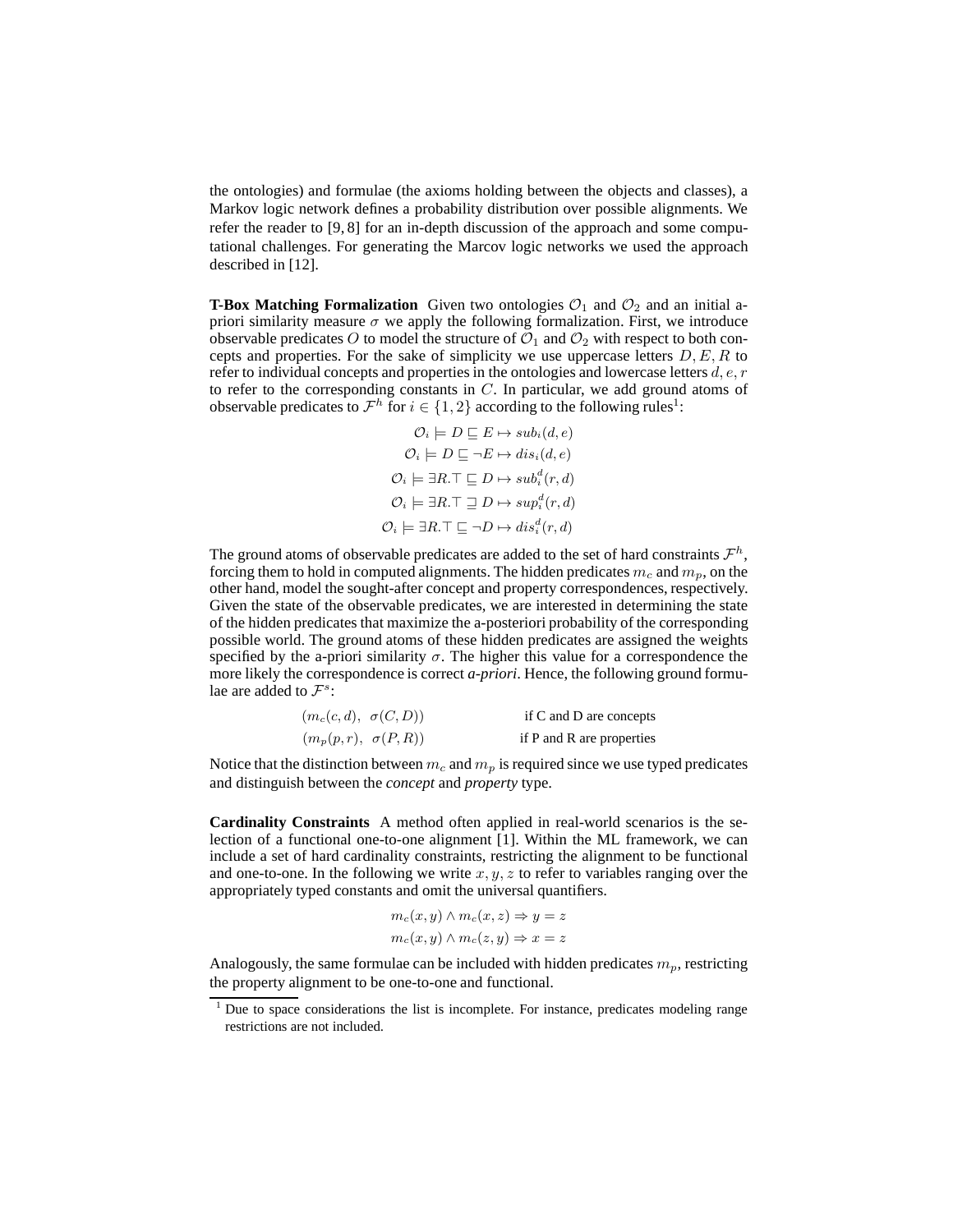**Coherence Constraints** Incoherence occurs when axioms in ontologies lead to logical contradictions. Clearly, it is desirable to avoid incoherence during the alignment process. All existing approaches to alignment repair remove correspondences after the computation of the alignment. Within the ML framework we can incorporate incoherence reducing constraints *during* the alignment process for the first time. This is accomplished by adding formulae of the following type to  $\mathcal{F}^h$ .

$$
dis_1(x, x') \wedge sub_2(x, x') \Rightarrow \neg(m_c(x, y) \wedge m_c(x', y'))
$$
  

$$
dis_1^d(x, x') \wedge sub_2^d(y, y') \Rightarrow \neg(m_p(x, y) \wedge m_c(x', y'))
$$

**Stability Constraints** Several approaches to schema and ontology matching propagate alignment evidence derived from structural relationships between concepts and properties. These methods leverage the fact that existing evidence for the equivalence of concepts  $C$  and  $D$  also makes it more likely that, for example, child concepts of  $C$ and child concepts of  $D$  are equivalent. One such approach to evidence propagation is *similarity flooding* [7]. As a reciprocal idea, the general notion of stability was introduced, expressing that an alignment should not introduce new structural knowledge [5]. The *soft* formula below, for instance, decreases the probability of alignments that map concepts X to Y and X' to Y' if X' subsumes X but Y' does *not* subsume Y.

$$
(sub_1(x, x') \land \neg sub_2(y, y') \Rightarrow m_c(x, y) \land m_c(x', y'), w_1)
$$

$$
(sub_1^d(x, x') \land \neg sub_2^d(y, y') \Rightarrow m_p(x, y) \land m_c(x', y'), w_2)
$$

Here,  $w_1$  and  $w_2$  are *negative* real-valued weights, rendering alignments that satisfy the formulae possible but less likely.

The presented list of cardinality, coherence, and stability constraints could be extended by additional soft and hard formulae. Other constraints could, for example, model known correct correspondences or generalize the one-to-one alignment to mto-n alignments.

**A-Box Matching** The current instance matching configuration of CODI leverages terminological structure and combines it with lexical similarity measures. The approach is presented in more detail in [10]. It uses one T-Box  $T$  but two different A-Boxes  $A_1 \in \mathcal{O}_1$  and  $A_2 \in \mathcal{O}_2$ . In cases with two different T-Boxes the T-Box matching approach is applied as a preprocessing step, merge the two aligned T-Boxes and then use our instance matching algorithm. CODI offers complete conflict elimination meaning that the resulting alignment is always coherent for OWL DL ontologies. This component is based on the work of Meilicke et al. [6]. CODI enforces the instance alignment to be consistent. To this end, we need to introduce observable predicates  $O$  to model conflicts, that is, a positive assertion of one instance in one ontology and a negative assertion of the same instance in the other ontology. This is done for both property and concept assertions.

Analogous to the concept and property alignment before, we introduce the hidden predicate  $m_i$  representing instance correspondences. Let C be a concept and P be a property of T-Box T. Further, let  $A \in \mathcal{A}_1$  and  $B \in \mathcal{A}_2$  be individuals in the respective A-Boxes. Then, using a reasoner, ground atoms are added to the set of *hard* constraints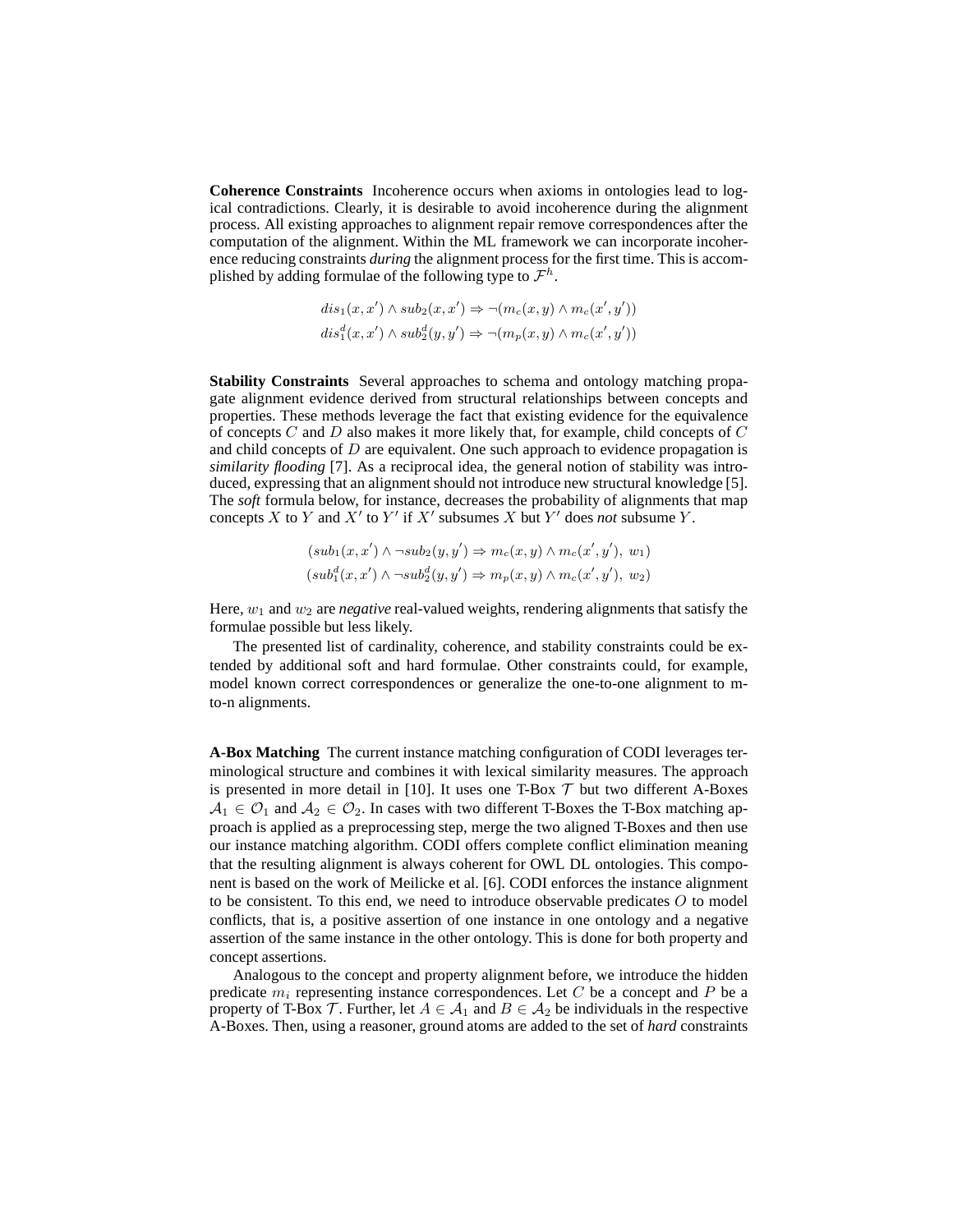$\mathcal{F}^h$  according to the following rules:

$$
\begin{aligned}\n\mathcal{T} \cup \mathcal{A}_1 &= C(A) \land \mathcal{T} \cup \mathcal{A}_2 = \neg C(B) & \mapsto \neg m_i(a, b) \\
\mathcal{T} \cup \mathcal{A}_1 &= \neg C(A) \land \mathcal{T} \cup \mathcal{A}_2 = C(B) & \mapsto \neg m_i(a, b) \\
\mathcal{T} \cup \mathcal{A}_1 &= P(A, A') \land \mathcal{T} \cup \mathcal{A}_2 = \neg P(B, B') & \mapsto \neg m_i(a, b) \lor \neg m_i(a', b') \\
\mathcal{T} \cup \mathcal{A}_1 &= \neg P(A, A') \land \mathcal{T} \cup \mathcal{A}_2 = P(B, B') & \mapsto \neg m_i(a, b) \lor \neg m_i(a', b')\n\end{aligned}
$$

In addition to these formulae we included cardinality constraints analogous to those used in the concept and property matching of Section 1.2. In the instance matching formulation, the a-priori similarity  $\sigma_c$  and  $\sigma_p$  measures the *normalized overlap* of concept and property assertions, respectively. For more details on these measures, we refer the reader to [10]. The following formulae are added to the set of soft formulae  $\mathcal{F}^s$ :

| $(m_i(a, b), \sigma_c(A, B))$                              | if A and B are instances        |
|------------------------------------------------------------|---------------------------------|
| $(m_i(a,b) \wedge m_i(c,d), \sigma_{\mathbf{p}}(A,B,C,D))$ | if A, B, C, and D are instances |

## **1.3 Adaptations made for the evaluation**

The strength of the system is its modularity allowing the incorporation of different similarity measures. The system can be optimized in two major ways: (a) Inclusion of novel formulae enforcing the logical consistency and (b) the inclusion of additional similarity measures. There is room for improvement since we used a very simple lexical similarity measure based on the Levenshtein distance [4] for our experiments. It is possible to apply different aggregation functions like average or maximum and to include specific properties of an ontology like URIs, labels, and comments.

In all OAEI test cases Algorithm 1 was used for computing the a-priori similarity  $\sigma(entity_1, entity_2)$ . In the case of concept and property alignments, the a-priori similarity is computed by taking the maximal similarity between the URIs, labels and *OBO to OWL* constructs. In case of instance matching the algorithm goes through all data properties and takes the average of the similarity scores.

#### **1.4 Link to the System and Parameters File**

CODI can be downloaded from http://codi-matcher.googlecode.com.

#### **1.5 Link to the Set of Provided Alignments**

The alignments for the tracks *Benchmark* and *Conference* has been made with the SEALS platform. For *Anatomy*, *IIMB*, and *Restaurant* the alignments can be found at http://code.google.com/p/codi-matcher/downloads/list

## **2 Results**

In the following section, we present the results of the CODI system for the individual OAEI tracks. Due to space considerations, we do not explain the different benchmarks in more detail.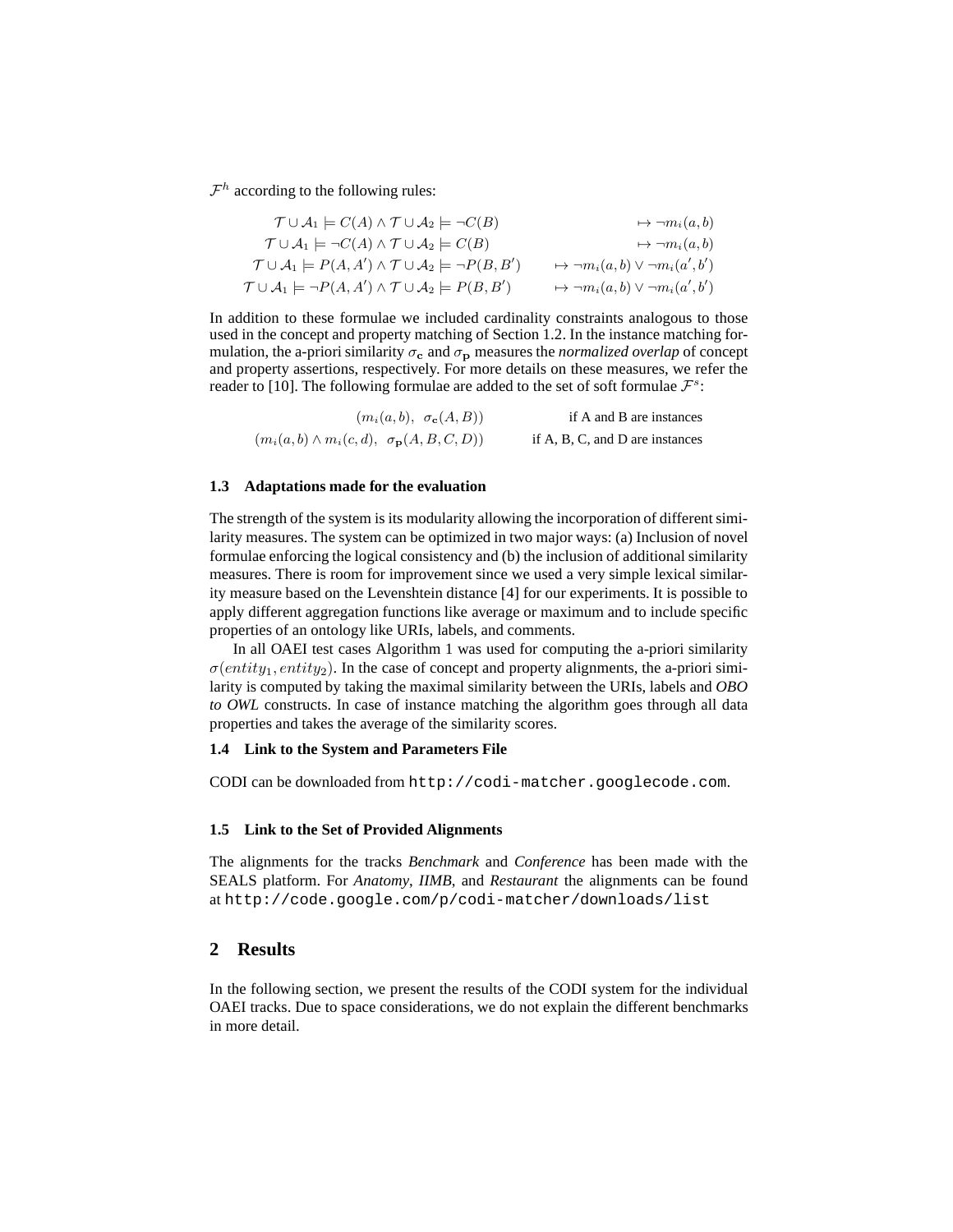## **Algorithm 1**  $\sigma(entity_1, entity_2)$

```
if entity<sub>1</sub> and entity<sub>2</sub> are either concepts or properties then
   value \leftarrow 0for all Values s_1 of URI, labels, and OBOtoOWL constructs in entity_1 do
      for all Values s_2 of URI, labels, and OBOtoOWL constructs in entity<sub>1</sub> do
         value \leftarrow Max(value, sim(s<sub>1</sub>, s<sub>2</sub>))end for
   end for
   return value
end if
if entity_1 and entity_2 are individuals then
   Map\langle URI, double \rangle similarities \leftarrow nullfor all dataproperties dp_1 of entity<sub>1</sub> do
      uri_1 \leftarrow \text{URI of } dp_1for all dataproperties dp_2 of entity<sub>2</sub> do
         if uri_1 equals URI of dp_2 then
             value \leftarrow sim(valueofdp_1, valueofdp_2)\mathbf{if}~uri_1 is entailed in similarity then
                update entry \langle uri_1, old\_value \rangle to \langle uri_1, Minimum (old\_value + value, 1) in
                similarities
             else
                add new entry pair \langle uni1, value \rangle in similarities
             end if
         end if
      end for
   end for
   return (sum of all values in similarities)/(length of similarities)
end if
```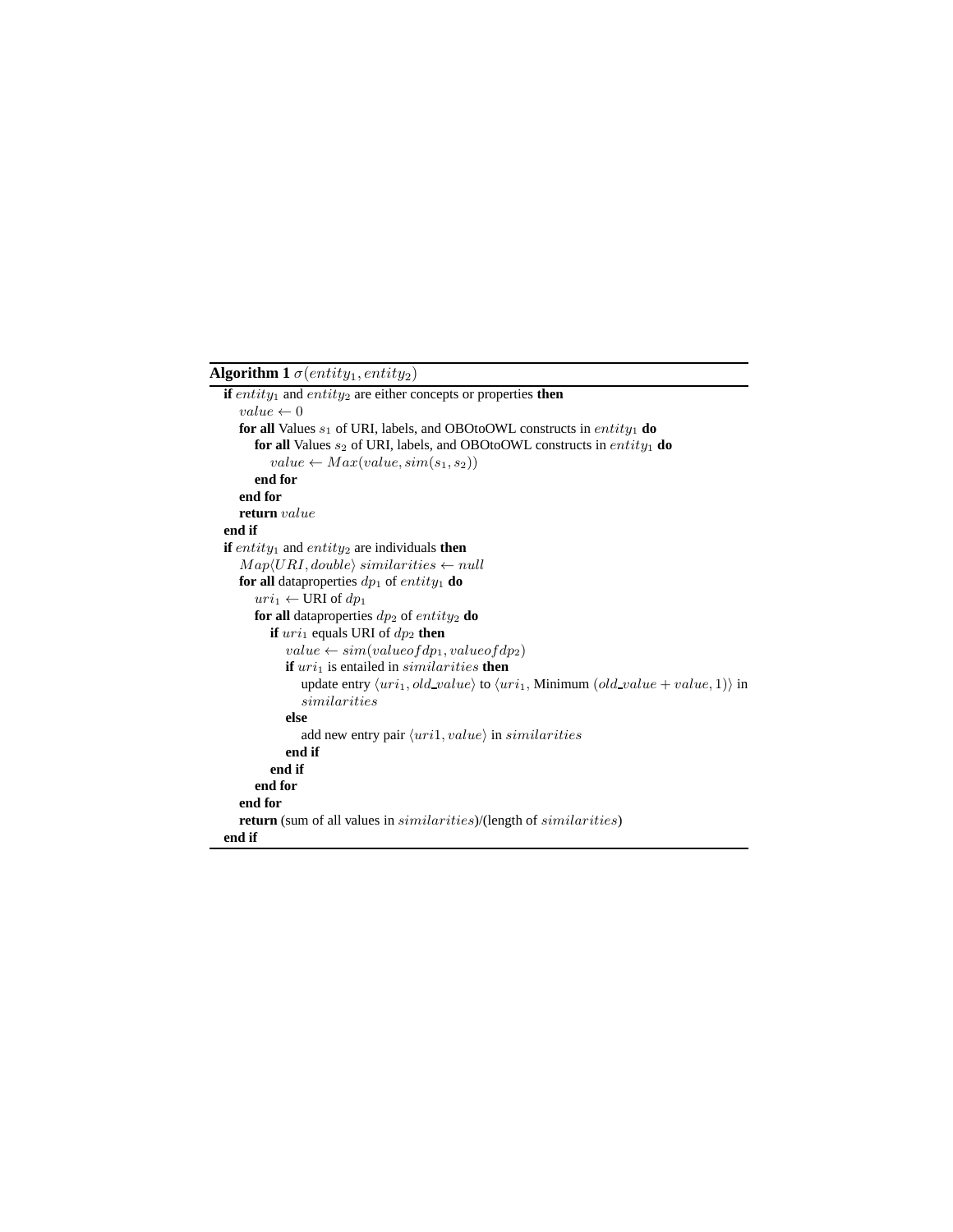**Benchmark Track** While our system's strength is its modularity and adaptability to different ontologies we used the *exact same setting* for all ontology matching tracks. Hence, the performance on the *benchmark* track is rather poor. This is primarily due to the high threshold of 0.85 for the Levenshtein similarity measure that we applied in each of the ontology matching tracks. The results are shown in Table 1.

**Table 1.** Benchmark results

|             | 1 x x | 2xx  | 3xx  | Average |
|-------------|-------|------|------|---------|
| Precision   |       | 0.70 | 0.92 | 0.72    |
| Recall      | 0.99  | 0.42 | 0.43 | 0.44    |
| $F_1$ score |       | 0.49 | 0.56 | 0.51    |

**Conference Track** On the real-world conference dataset CODI achieves very good results since it employs logical reasoning to avoid incoherences. The execution time is between 2 and 4 minutes per test case<sup>2</sup>. Table 2 summarizes the overall results.

**Table 2.** Conference results

|             | Average |
|-------------|---------|
| Precision   | 0.87    |
| Recall      | 0.51    |
| $F_1$ score | 0.64    |

**Anatomy Track** The results on the anatomy track are also convincing. The results shown in Table 3 are en par with the 2009 results of state-of-the-art matching applications. The  $F_1$  scores are between 0.79 and 0.73 for all subtasks, even for the two tasks *Focus on Precision* and *Focus on Recall*. Thus, our algorithm achieves satisfiable precision and recall values without sacrifices on the  $F_1$  score. For the last task, where a partial reference alignment was given, we could gain almost 5 % on the  $F_1$  score. This is because incorporating a partial reference alignment in our system is straight-forward. The reference alignment becomes a direct part of the optimization problem, enforcing good correspondences while ruling out contradicting ones. However, since our algorithm uses logical reasoning and has to solve an NP-hard optimization problem, the execution times are quite high<sup>3</sup>.

**Table 3.** Anatomy results

|                      | Focus on    | Focus on  | Focus on | Partial   |
|----------------------|-------------|-----------|----------|-----------|
|                      | $F_1$ score | Precision | Recall   | Alignment |
| Precision            | 0.954       | 0.964     | 0.782    | 0.969     |
| Recall               | 0.680       | 0.663     | 0.695    | 0.742     |
| $F_1$ score          | 0.794       | 0.784     | 0.736    | 0.840     |
| Execution Time (min) | 88          | 60        | 157      | 95        |

<sup>2</sup> All experiments are executed on a Desktop PC with 2 GB RAM and a Intel Core2 Duo 2.4 GHz processor.

<sup>3</sup> This forces us to submit the solutions without the seals platform because of a timeout after 45 minutes.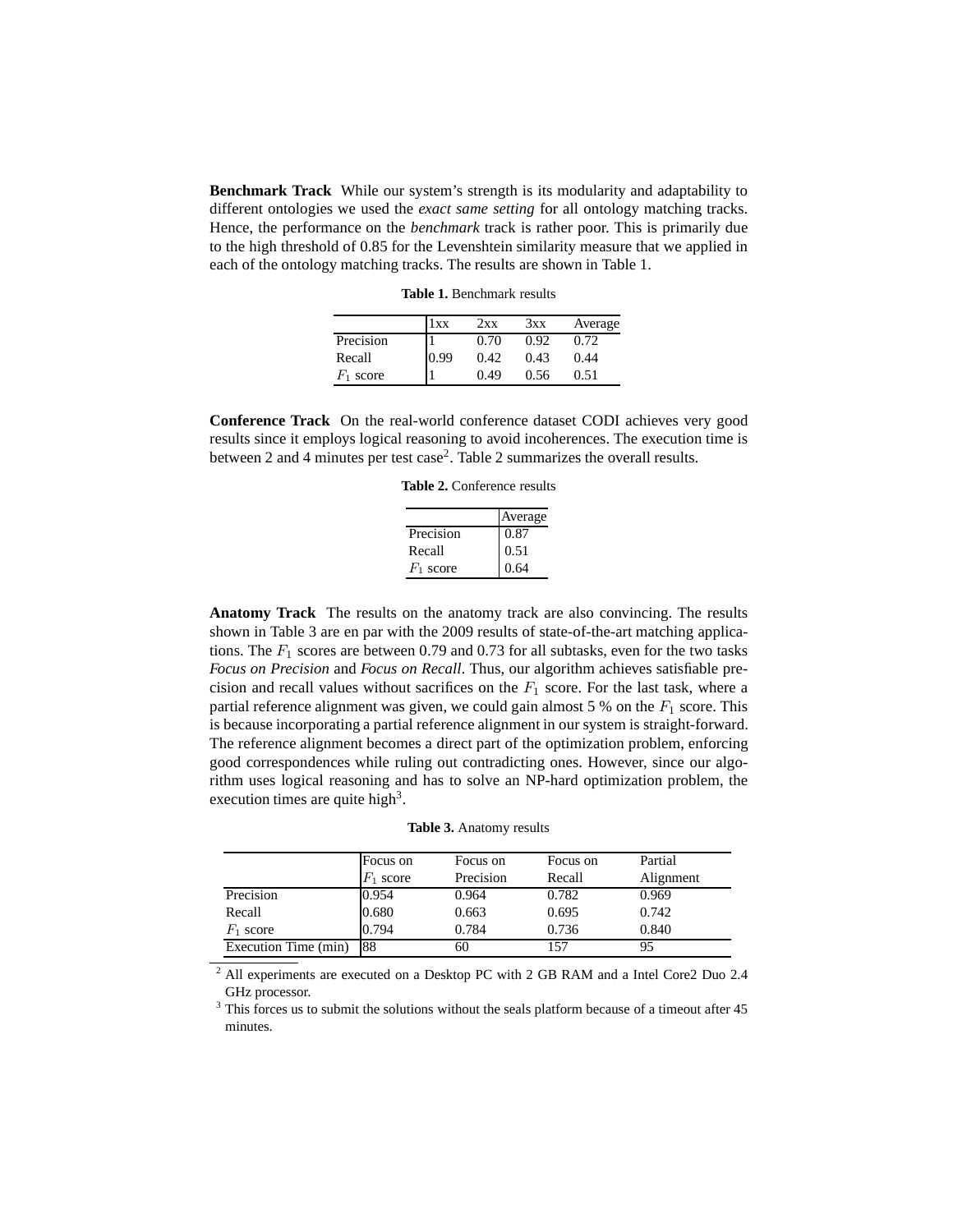**IIMB Track** The instance matching benchmark IIMB consists of 80 transformations divided in four transformation categories containing 20 transformations each. We applied the full A-Box matching functionality described above with a threshold on the a-priori similarity of 0.1. The average execution time on the IIMB small (large) dataset is 2.6 (35.1) minutes. Table 4 summarizes the different results of the CODI system. The values without brackets are the results for the small IIMB dataset and the values in brackets for the large one.

| <b>Transformations</b> | $0-20$     | $21-40$    | 41-60      | $61 - 80^{4}$ | overall    |
|------------------------|------------|------------|------------|---------------|------------|
| Precision              | 0.99(0.98) | 0.95(0.94) | 0.96(0.99) | 0.86(0.86)    | 0.94(0.95) |
| Recall                 | 0.93(0.87) | 0.83(0.79) | 0.97(0.99) | 0.54(0.53)    | 0.83(0.80) |
| $F_1$ score            | 0.96(0.91) | 0.88(0.85) | 0.97(0.99) | 0.65(0.63)    | 0.87(0.85) |

**PR Track** For this track consisting of small files about persons and restaurants, we used a simple one to one alignment only based on lexical similarity scores since no significant structural information is available. Thus, the runtime was with less than 5 seconds per test case very short. The results of the CODI system are depicted in Table 5.

**Table 5.** PR results

|              | Person1 | Person <sub>2</sub> | Restaurant |
|--------------|---------|---------------------|------------|
| Precision    | 0.87    | 0.83                | 9.71       |
| Recall       | 0.96    | 0.22                | 0.72       |
| $F_1$ -score | 0.91    | 0.36                | በ 72       |

### **3 General comments**

#### **3.1 Discussions on the way to improve the proposed system**

CODI is a very young system and does not yet provide a user interface. Hence, improvements in usability by designing a suitable user interface will be one of the next steps. In case of the quality of the alignments, more sophisticated lexical similarity measures will be tested and integrated. We are also working on novel algorithms solving the optimization problems more efficiently.

#### **3.2 Comments on the OAEI 2010 procedure**

The SEALS evaluation campaign is very beneficial since it is the first time that the matchers must have a standardized interface which could possibly be used by everyone.

## **3.3 Comments on the OAEI 2010 measures**

We encorage the organizers to use semantic precision and recall measures as described in [3].